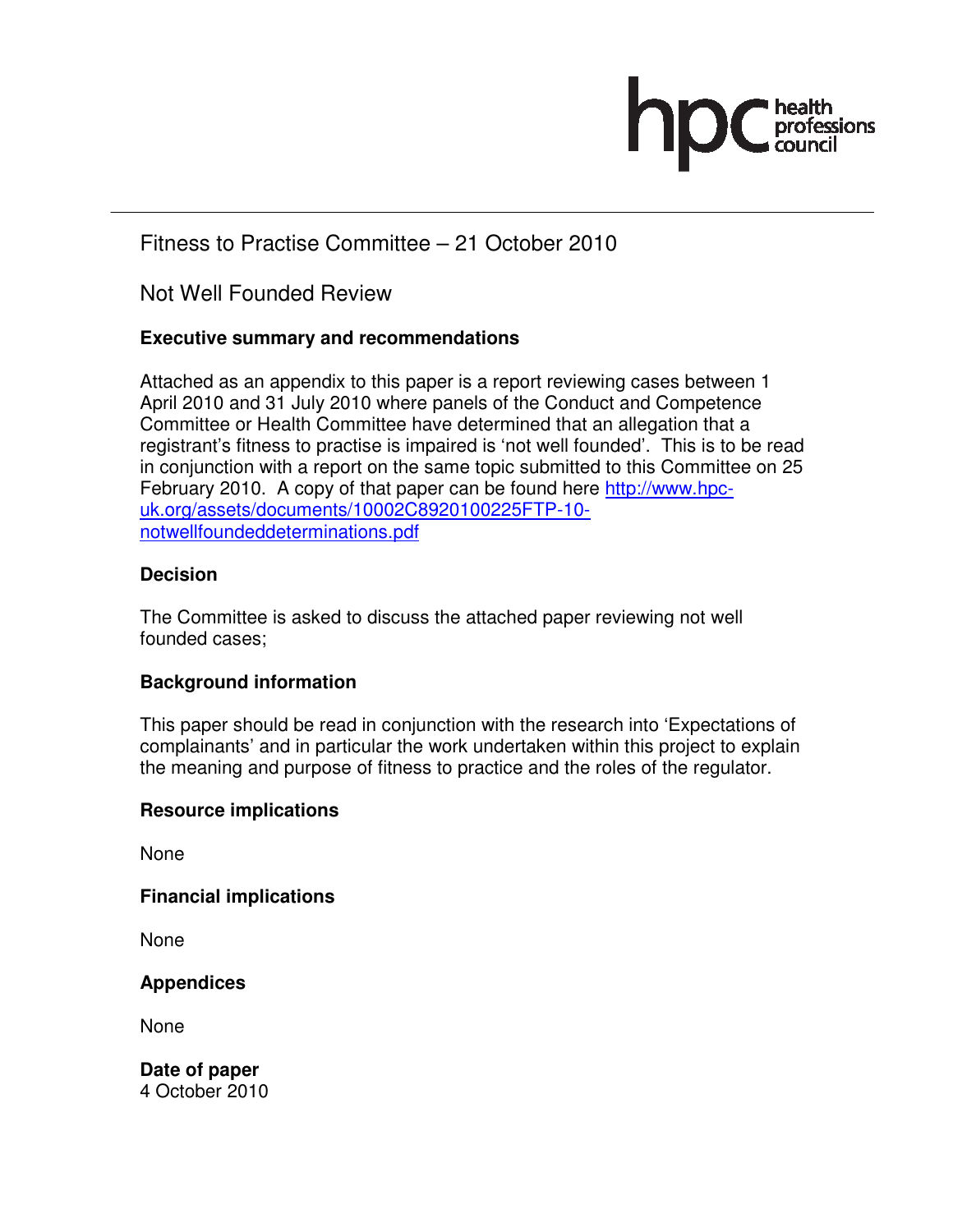Not well founded case review - 1 April to 31 July 2010.

## **1.0 Introduction**

- 1.1 When reviewing not well found cases at the beginning of 2010 the Executive suggested that a clearer understanding of the meaning of 'fitness to practise' would assist in decision making at both the not well found and no case to answer stages of fitness to practise proceedings. As a result a number of recommendations were made to the Committee in February this year. These included;
	- Providing further guidance to registrants on the meaning of fitness to practise
	- Providing further information to registrants on what information they should consider providing at the case to answer stage
	- Making no case to answer and not well founded decision making an ongoing focus at panel refresher training
	- Undertaking further exploration into the meaning of fitness to practise in HPC's context
	- Keeping under review the relevant practice notes in this area and updating Council accordingly
	- Providing clear and early indication to the registrant in cases where the HPC is unable to prove its case
	- Encouraging registrants to attend hearings and provide their representations.
- 1.2 This report reviews not well founded decisions made between April and July 2010 and provides detail on the progress that has been made in relation to the recommendations above. It also explores the role played by CHRE in reviewing the quality of decisions made by Conduct and Competence Committees.

## **2.0 Case to Answer**

2.1 The table below demonstrates the number of cases considered by Investigating Committee panels since 2005-2006 and the number and percentage of cases that were subsequently referred to a final hearing panel. So far this year there has been no significant change in the percentage of 'case to answer' decisions made by committees at this stage in the process.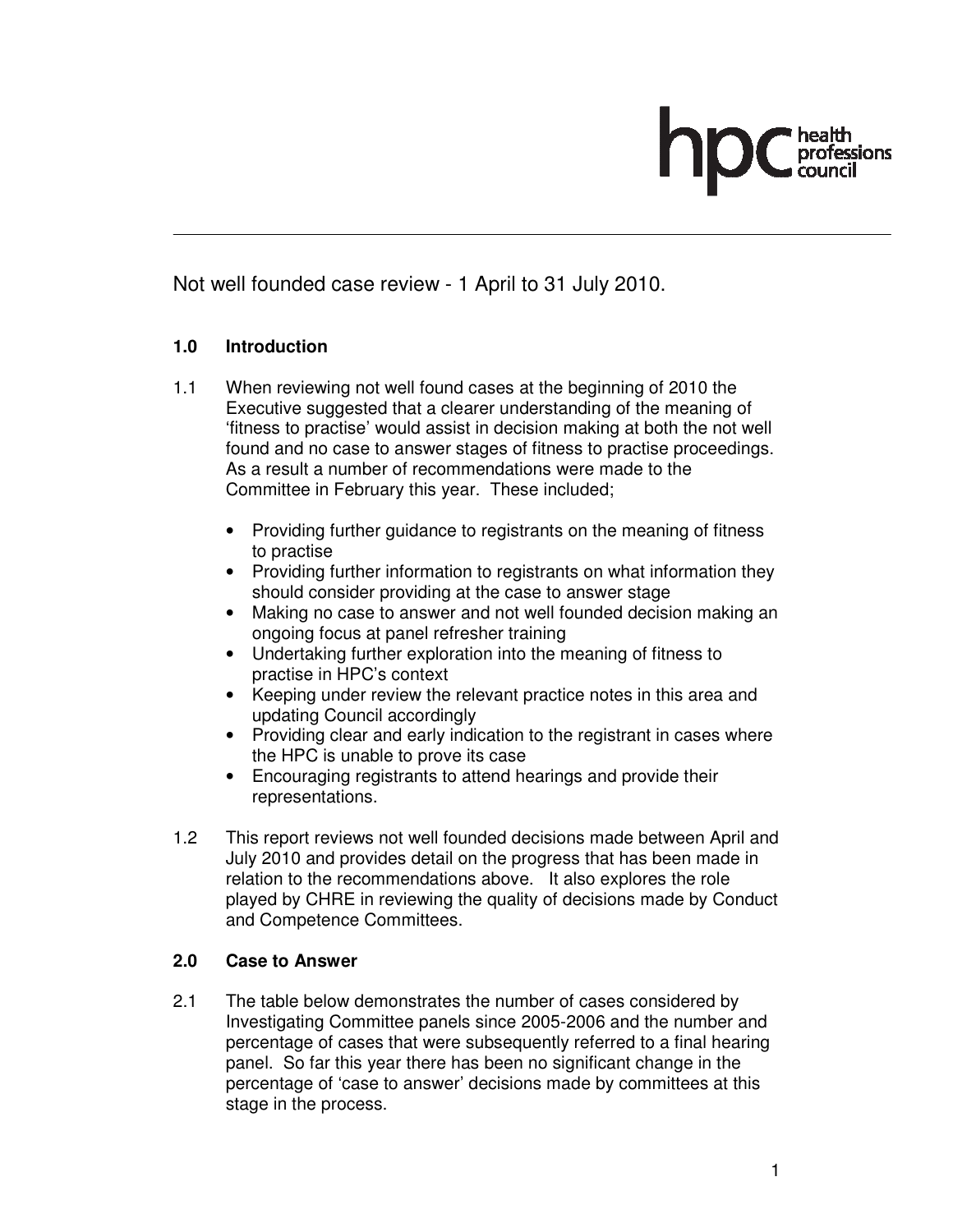| Year      | Number of         | <b>Number of Cases</b>     | Case to answer |
|-----------|-------------------|----------------------------|----------------|
|           | Cases             | <b>Referred to a Final</b> | percentage     |
|           | <b>Considered</b> | Hearing                    |                |
| 2005-2006 | 178               | 103                        | 58             |
| 2006-2007 | 224               | 147                        | 65             |
| 2007-2008 | 299               | 186                        | 62             |
| 2008-2009 | 363               | 206                        | 57             |
| 2009-2010 | 499               | 291                        | 58             |
| 2010-YTD  | 165               | 102                        | 62             |
| Total     | 1728              | 1035                       | 60%            |

#### **Table 1: Number of Case to Answer Decisions April 2005 – 31July 2010 (YTD)**

## **3.0 Proceeding with cases**

3.1 When a decision is taken by a panel of the Investigating Committee that there is a case to answer, cases are always referred to panels of the Conduct and Competence Committee or Health Committee to determine whether the allegation is proven. It is not appropriate for cases to be withdrawn after an independent panel has reached a decision that there is a case to answer. The appropriate course of action is instead for the matter to be considered by a properly convened panel and for them to make that decision. As the onus is on the HPC to prove that a registrant's fitness to practise is impaired, it will make representations to that effect but will not withdraw cases. This mechanism is a proportionate and appropriate mechanism to balance the human rights of the registrant whilst ensuring public protection.

### **4.0 Statistics**

- 4.1 Between 1 April 2010 and 31 July 2010, 132 cases have been concluded at a final hearing. Of those cases 30 were not well founded, which is 23 percent of cases concluded. This includes some cases where more than one allegation was made against the same registrant. In 2009-2010, the number of cases where the allegation that the registrant's fitness to practise is impaired was not well founded was 76 cases or 30 percent of cases considered at final hearing.
- 4.2 The table below demonstrates the number of cases where the allegation was not well founded since April 2004.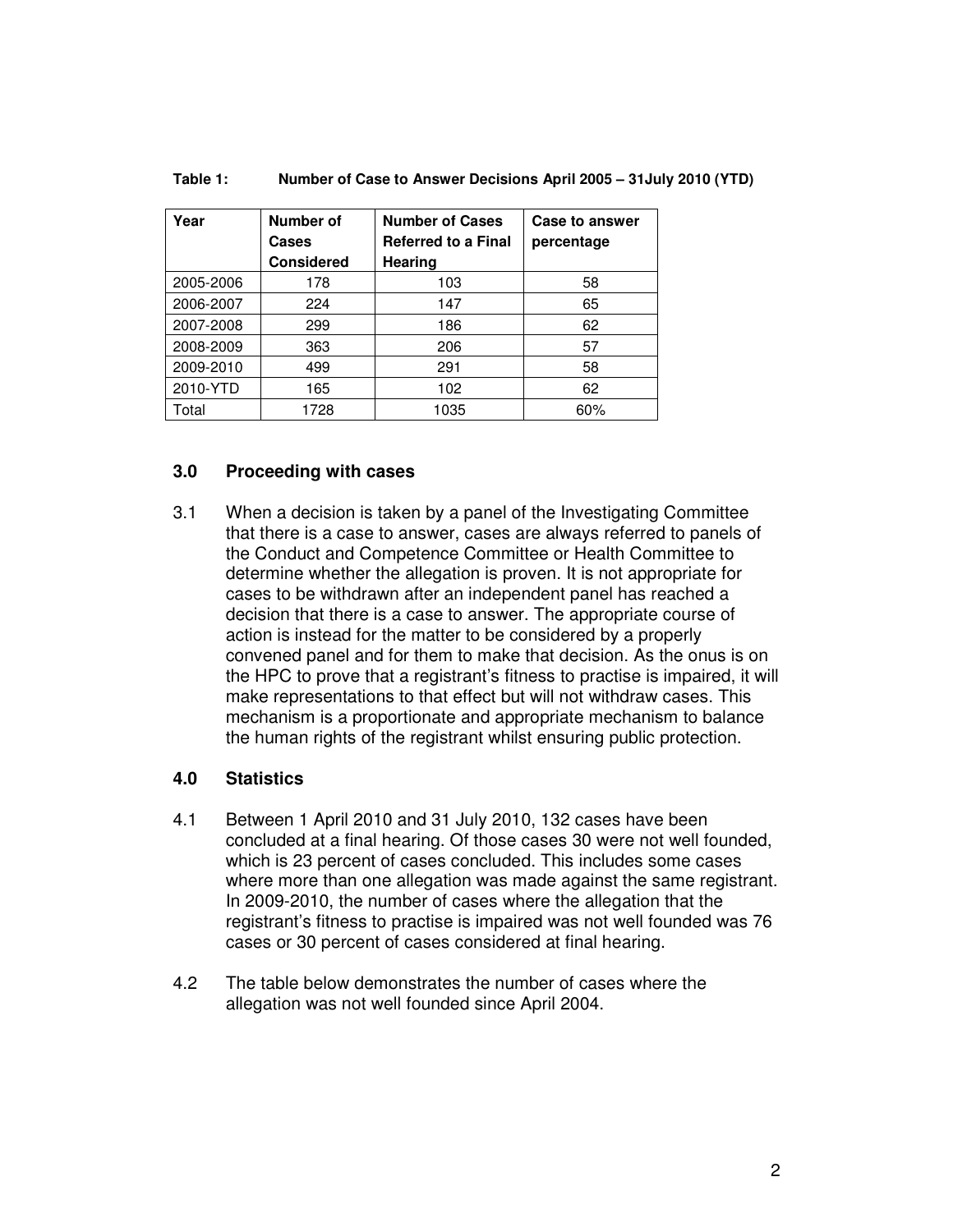#### **Table 2: Number of 'Not well founded' decisions**

| Year      | Number of not<br>well-found cases | Number of<br>concluded cases | Percentage of cases not well<br>founded |
|-----------|-----------------------------------|------------------------------|-----------------------------------------|
| 2004-2005 | 3                                 | 45                           |                                         |
| 2005-2006 |                                   | 51                           | 2                                       |
| 2006-2007 | 18                                | 96                           | 19                                      |
| 2007-2008 | 26                                | 156                          | 17                                      |
| 2008-2009 | 40                                | 175                          | 23                                      |
| 2009-2010 | 76                                | 256                          | 30                                      |
| 2010-YTD  | 30                                | 132                          | 23                                      |
| Total     | 194                               | 911                          | 21                                      |

4.3 The table below indicates how decisions have been made by panels between April 2008 and 31 July 2010. This table indicates that a decision to find an allegation not well founded has been the second most used outcome overall during this period and the most used outcome in 2009-2010 and from 2010 to date.

#### **Table 3: Decisions reached by Panels April 2008-YTD**

| Year     | <b>Struck</b><br><b>Off</b> | <b>Suspended</b> | <b>Conditions</b> | Caution | Amended | Removed | <b>NFA</b> | <b>Not Well</b><br><b>Founded</b> | Total |
|----------|-----------------------------|------------------|-------------------|---------|---------|---------|------------|-----------------------------------|-------|
| 2008-    |                             |                  |                   |         |         |         |            |                                   |       |
| 09       | 66                          | 25               | 13                | 25      |         | 0       | 4          | 40                                | 175   |
| 2009-    |                             |                  |                   |         |         |         |            |                                   |       |
| 2010     | 65                          | 40               | 15                | 46      |         | 10      | 3          | 76                                | 256   |
| $2010 -$ |                             |                  |                   |         | 0       |         |            |                                   |       |
| YTD      | 25                          | 22               | 13                | 27      |         | 6       | 9          | 30                                | 132   |
| Total    | 156                         | 87               | 41                | 98      | 2       | 16      | 16         | 146                               | 563   |

4.4 The next table indicates the decisions reached by panels since April 2008 by percentage. Whilst not well-found decisions have remained the most used outcome in 2010-YTD the percentage of final hearings resulting in this outcome has reduced considerably from the previous year.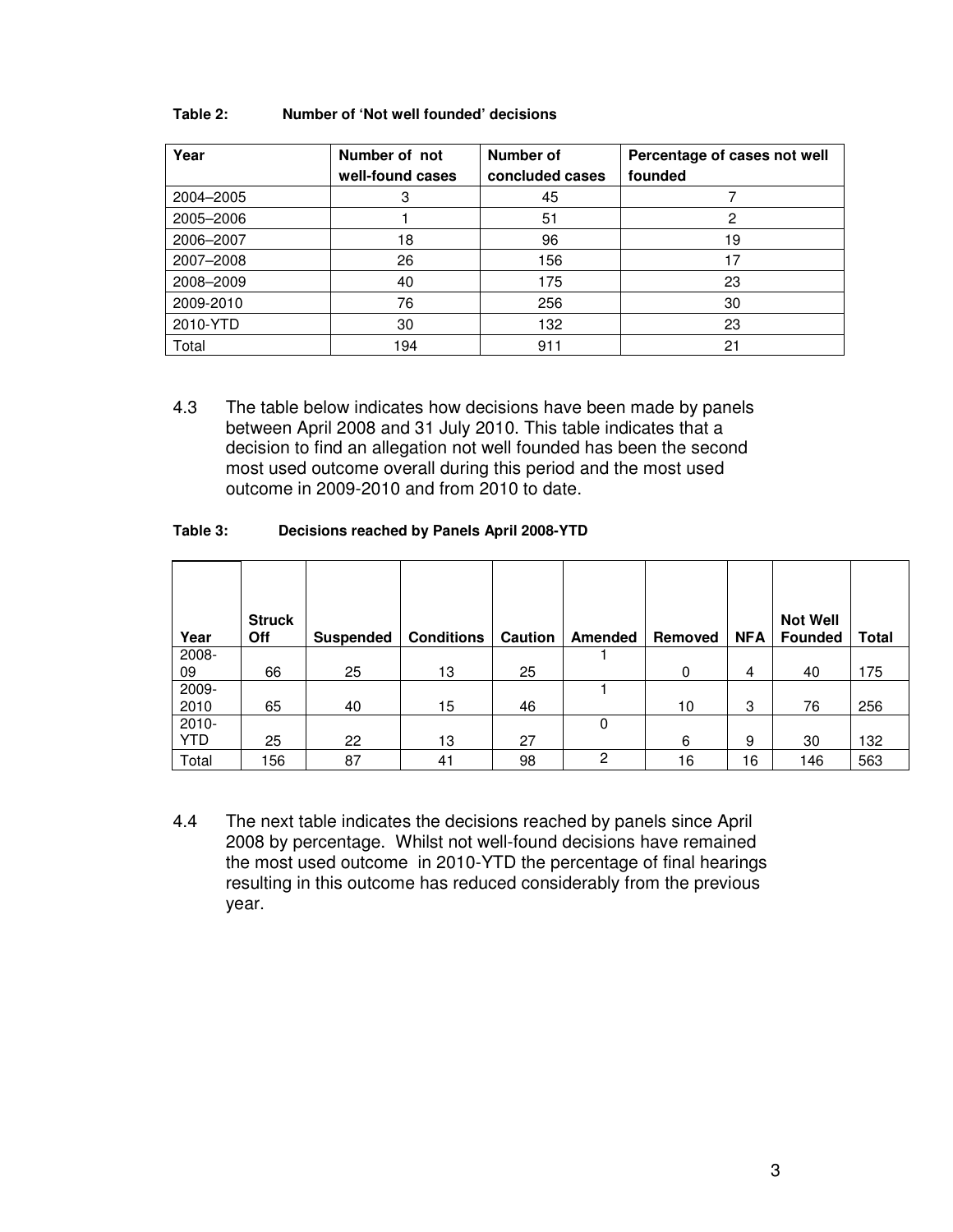| <b>Decision</b> | <b>Number</b><br>2008-2009 | Percentage<br>$2008 - 2009$ | <b>Number</b><br>2009-2010 | Percentage<br>2009-2010 | <b>Number</b><br>2010-YTD | Percentage<br>2010-YTD |
|-----------------|----------------------------|-----------------------------|----------------------------|-------------------------|---------------------------|------------------------|
| Striking Off    | 66                         | 37.8                        | 65                         | 25.3                    | 25                        | 18.9                   |
| Suspension      | 25                         | 14.3                        | 40                         | 15.6                    | 22                        | 16.6                   |
| Conditions of   | 13                         | 7.4                         | 15                         | 5.8                     | 13                        | 9.8                    |
| Practice        |                            |                             |                            |                         |                           |                        |
| Caution         | 25                         | 14.3                        | 46                         | 17.9                    | 27                        | 20.4                   |
| Removed*        | 0                          | $\Omega$                    | 10                         | 3.9                     | 6                         | 4.5                    |
| Amended         |                            | 0.6                         |                            | 0.4                     | $\Omega$                  | $\Omega$               |
| No Further      | 4                          | 2.3                         | 3                          | 1.1                     | 9                         | 6.8                    |
| Action          |                            |                             |                            |                         |                           |                        |
| Not Well        | 40                         | 22.9                        | 76                         | 29.6                    | 30                        | 22.7                   |
| Founded         |                            |                             |                            |                         |                           |                        |
| <b>Total</b>    | 175                        | 100                         | 256                        | 100                     | 132                       | 100                    |

#### **Table 4: Decisions reached by panels, percentages April 2008-YTD**

**\* Including removed via consent** 

### **5.0 Making the Decision**

- 5.1 A Panel may find that an allegation is not well founded when:
	- the facts have not been proved by the HPC;
	- the facts have been proved but do not amount to one of the grounds set out in Article 22 of the Order; or
	- if the facts have been proved and that amounts to a ground but that does not amount to fitness to practise is impaired.
- 5.2 The next table demonstrates those cases considered between 1<sup>st</sup> April 2010 and 31 July 2010 and what stage in the process it was determined that the HPC had failed to prove its cases

#### **Table 5: Break down of not well founded decisions 01 April 2009 - 31 July 2010**

| <b>Element of Allegation</b> | Number of cases |
|------------------------------|-----------------|
| Facts                        | 9               |
| Grounds                      | h               |
| Impairment                   | 16              |
| otal <sup>.</sup>            | 30              |

- 5.3 The table above demonstrates that in 53 percent of cases, panels have found that the facts and grounds have been proven but that this does not amount to an impairment to practise.
- 5.4 An analysis of the language used in cases indicates a number of consistent themes. An example of common phrases used is as follows: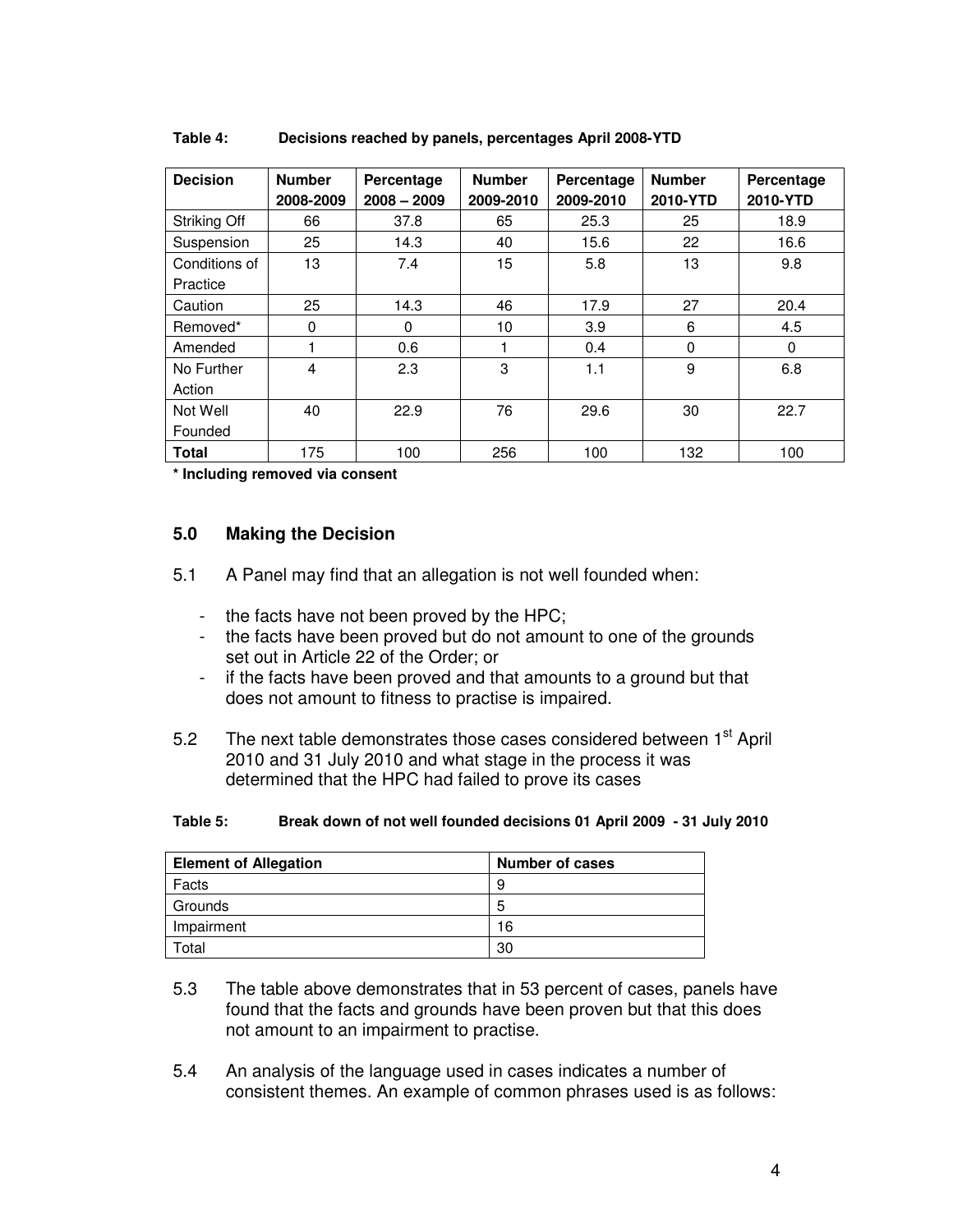## **Facts**

- No evidence to support the facts alleged on the balance of probabilities
- There could have been alternative explanations
- Not persuaded by the quality of the evidence
- Not satisfied by the value of hearsay evidence
- Terms of the allegation rendered further investigation unnecessary
- Conflicts in the evidence of two witnesses
- Oral evidence more valuable than written
- Evidence was subjective in nature
- Evidence of registrant preferred to evidence of witness

## **Misconduct**

- Single lapse of judgement
- Evidence falls short of demonstrating lack of competence
- Isolated incident/clerical error, which does not meet the threshold
- No intention to mislead
- No contractual prohibition

## **Impairment**

- As part of his/her insight into this unacceptable behaviour the registrant has fully participated in the regulatory process
- No evidence to demonstrate the actions which led to the police caution demonstrate a pattern of behaviour which would compromise the reputation of the profession concerned
- Gave an honest account of the failings
- Coping strategies have been successfully implemented to deal with health issues
- Personal circumstances caused a great deal of stress in their capacity as a carer. A high degree of insight into the professional shortcomings was demonstrated.
- Impressed by the oral testimony of the Registrant and witness. The evidence established that the Registrant is a highly competent and well respected professional.
- Conduct which led to these proceedings has been remedied and it is highly unlikely to be repeated.
- Unique situation which was unlikely to reoccur
- Unfortunate one off incident in an otherwise unblemished career
- 5.5 There are a number of themes that can be identified by these statements. Firstly it is clear that, when the facts of an allegation are not well found, this is usually due to the standard or nature of the evidence presented. D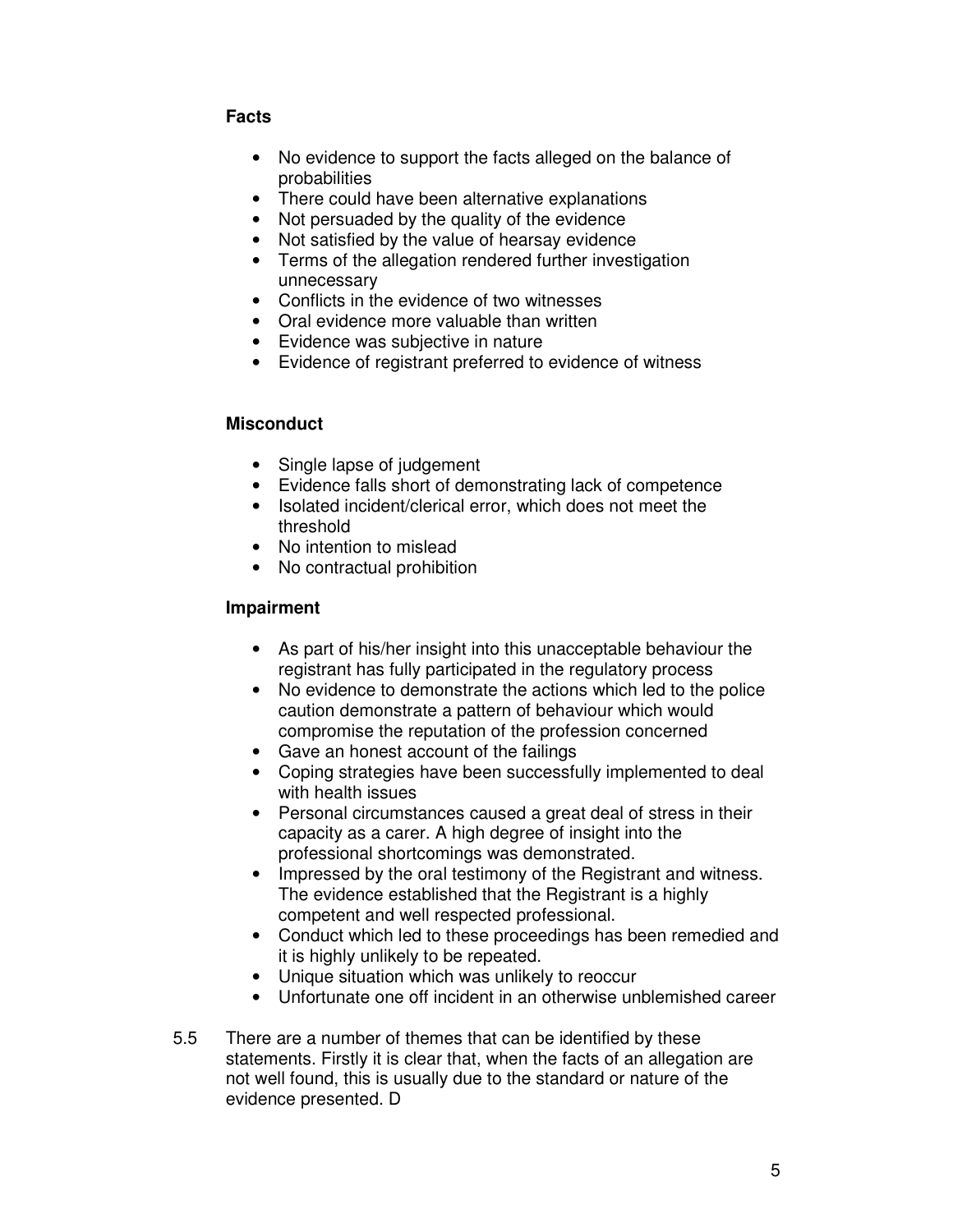- 5.6 There is also evidence to indicate that a Panel occasionally finds itself restricted in making findings on the facts because of the manner in which an allegation has been drafted.
- 5.7 FTP Case Managers undertook a detailed training course in May 2010 in order to improve the way that allegations are drafted. The training included consideration of the three-stage decision making process undertaken by Panels and the challenges faced in order to prove each element of a written allegation. Numerous case studies were also undertaken to examine the structure, style and content of effective allegations. The aim of this was to ensure a consistent approach in which Case Managers accurately capture the substance of each complaint and provide an appropriate amount of detail on the central facts.
- 5.8 Investigating Committee Panels also play a central role in ensuring that an allegation is drafted in an appropriate manner. In asking whether there is a 'case to answer' the Committee examine whether there is a 'realistic prospect' that each part and particular of an allegation can be proven at a final hearing.
- 5.9 If the Committee is not satisfied that evidence exists to prove a part or particular it may remove it from the allegation at this stage. It may also suggest minor amendments to the manner in which the allegation has been drafted and remove certain elements if they detract from the accuracy of it. If the Committee is not satisfied with the general accuracy or structure of an allegation and feels that broad changes are required it will provide specific guidance and direct the Case Manager to redraft the allegation and provide it to the registrant again. The registrant will then be given a further 28 days to provide representations before the matter is reconsidered by an Investigating Committee Panel.
- 5.10 When the facts of an allegation are proven at a final hearing but the Conduct and Competence Committee find they do not amount to a ground (i.e misconduct) this is usually because an incident was isolated and uncharacteristic in nature or that the conduct was not serious enough in nature to breach our standards.
- 5.11 Where a lack of competence or misconduct has been found, but it is seen to be a relatively minor or isolated event and/or recurrence is regarded as unlikely, a case is more often considered not well found by a Panel at the stage of impairment. In the absence of other relevant factors (such as deterrent effect or the reputation of the profession etc), that approach is correct. The executive always takes this consideration into account when reviewing or updating policy in this area.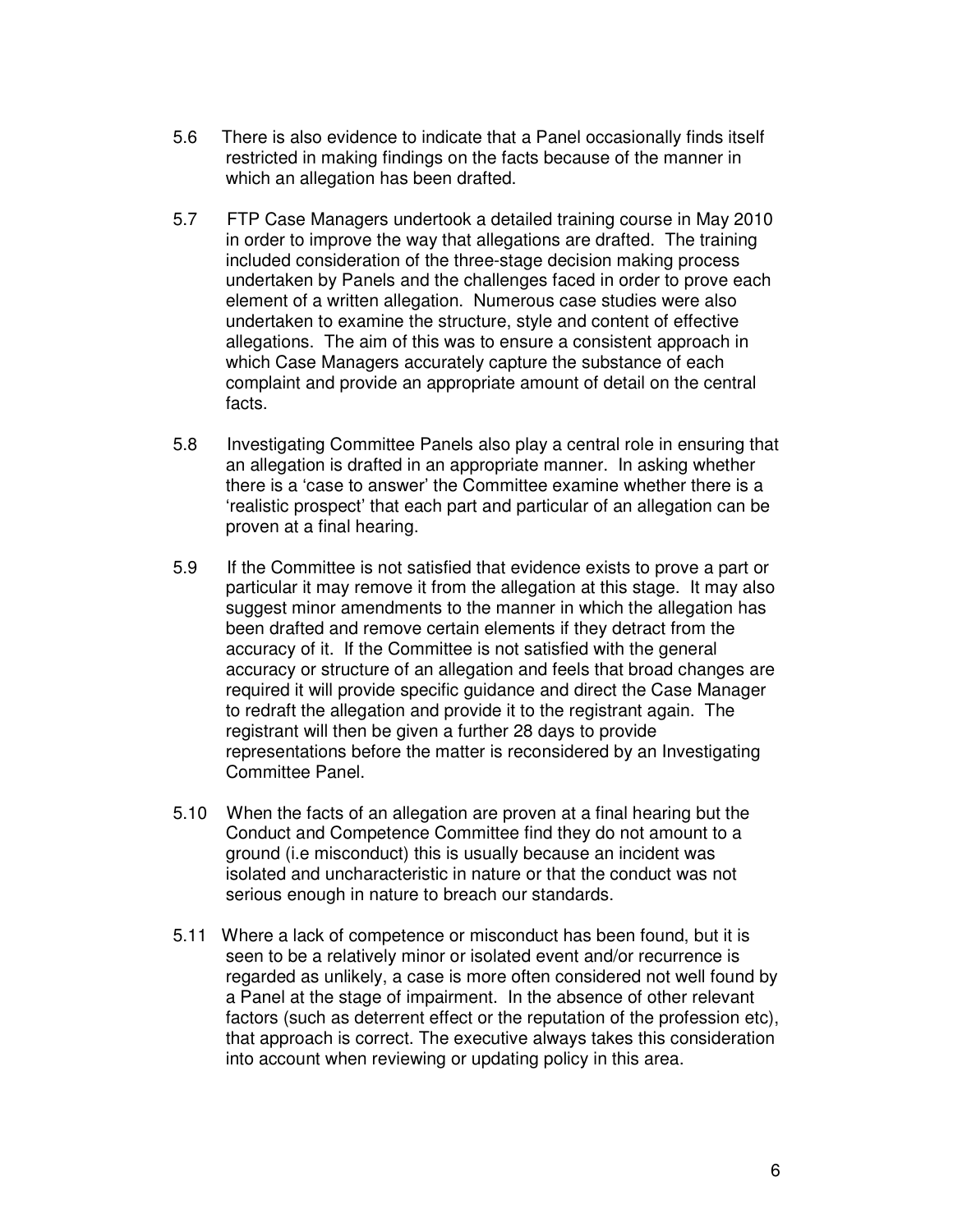- 5.12 It should also be noted that, in some cases, panels prefer the evidence of the registrant. The practice note on case to answer provides that where there is a dispute in the evidence, a final hearing panel is best placed to resolve that dispute. Accordingly there is no suggestion that a 'case to answer' decision at the Investigation Committee Panel stage is incorrect in such circumstances.
- 5.13 It can be identified from a review of the analysis above that there may be cases where a more appropriate course of action could have been to find the allegation of impairment well founded and then go on to impose no further action. It would appear that this approach is being considered more frequently by Panels this year as a decision to take no further action has been chosen in 6.8% of cases to date, as opposed to 1.1% of cases in 2009-2010.

## **6.0 The Role of the Council for Healthcare Regulatory Excellence (CHRE)**

- 6.1 In accordance with section 29 of the NHS Reform and Health Care Professions Act 2002, CHRE can refer decisions made by panels of the Conduct and Competence or Health Committee to the High Court if they feel following a section 29 case meeting that the decision reached is "unduly lenient" or has been "under prosecuted". At the conclusion of all final or review hearings, HPC Hearing Officers send a copy of the decision and order to the CHRE and provide copies of the transcripts and bundle of documents provided to the panel on request.
- 6.2 In 2009-10 there were no cases referred to the High Court by CHRE and there have been no referrals so far during 2010-11.
- 6.3 If minor concerns are identified during the review of a decision CHRE will write to the HPC in order to highlight where it considers errors have been made and identify 'learning points' arising from this. Since April 2008 learning points have been identified in relation to 45 hearings. 4 of these hearings dated back to 2007, 19 of the hearings took place in 2008-2009 and on 17 took place in 2009-2010. So far this year learning points have been identified following concerns raised in 5 cases.

### **Table 6: Number of learning points identified by CHRE 01 April 2008 - 31 July 2010 (YTD)**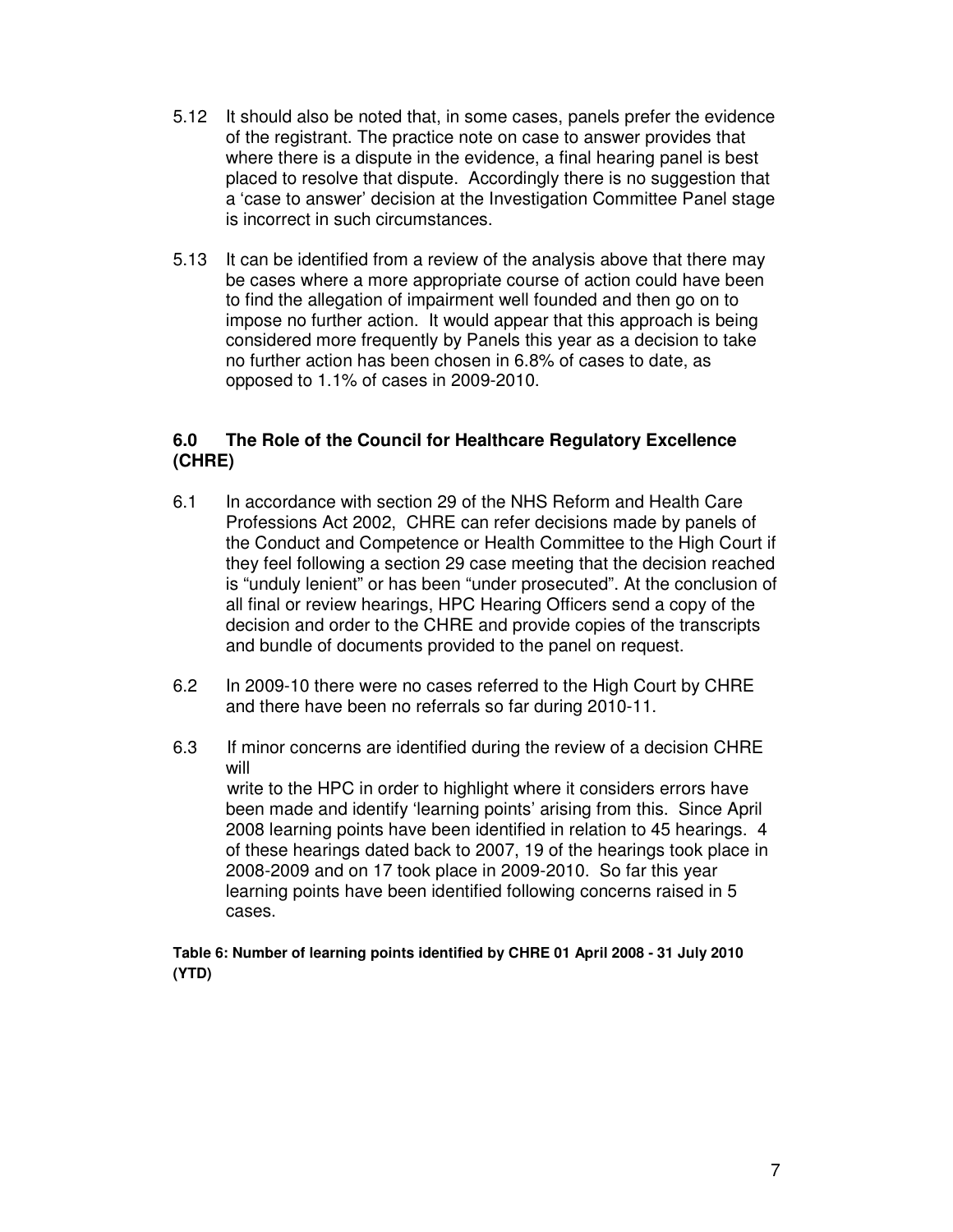| Year      | <b>Number decisions</b><br>referred to CHRE | Number of<br>decisions in<br>which 'learning<br>points' were<br>identified | Percentage of decisions in<br>which 'learning points' were<br>identified |
|-----------|---------------------------------------------|----------------------------------------------------------------------------|--------------------------------------------------------------------------|
| 2008-2009 | 311                                         | 19                                                                         | 6.1                                                                      |
| 2009-2010 | 426                                         | 17                                                                         | 3.9                                                                      |
| 2010-YTD  | 179                                         | 5                                                                          | 2.7                                                                      |
| Total     | 916                                         | 41                                                                         | 4.4                                                                      |

6.4 When responding to learning points that have been suggested by CHRE the Director of Fitness to Practise has highlighted that established procedures exist in order to place Fitness to Practise Panels at arms length from the Executive. This ensures that decision making is as independent and impartial as possible. Accordingly it is not usually appropriate to comment on the decisions reached by Panels, or in particular to 'second guess' why they chose to impose one sanction over another. In certain cases, however, the Director of Fitness to Practise will pass CHRE comments to all Panel members (rather than just the panel members relating to an individual case) as part of a continual process of improving the quality of decision making.

## **7.0 Impact of Representation**

- 7.1 The next table demonstrates the number of cases where the allegation is not well founded in comparison to whether the registrant attended the hearing and whether they were represented. The HPC is aware that legal or professional representation is not accessible to all registrants and has designed its processes to ensure that, as far is possible, hearings are open and accessible to all. A number of Practice notes have been produced in this area including 'Proceeding in the Absence of the registrant' and 'Unrepresented Parties'.
- 7.2 The Executive is currently working to improve the information that is available to participants prior to the hearing through improvement to standard letters, reviewing and updating the literature that is produced and through the production of new multi-media options and an online video on the HPC website.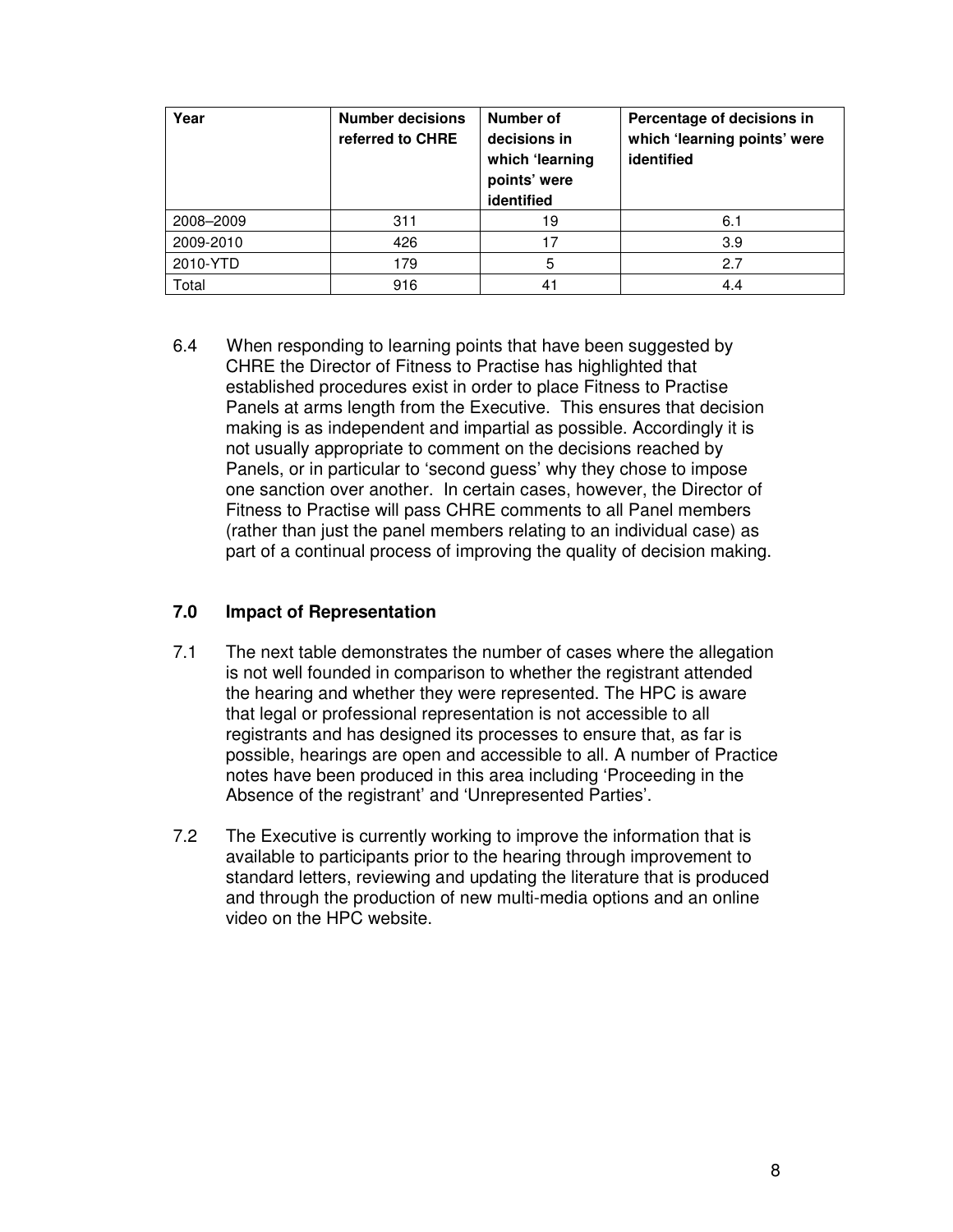|                   | Yes - by |                | Yes - by |              |
|-------------------|----------|----------------|----------|--------------|
| <b>Profession</b> | No       | representative | self     | <b>Total</b> |
| AS                |          |                |          |              |
| <b>BS</b>         |          |                |          |              |
| CH                |          | 3              |          |              |
| CS                |          |                |          |              |
| DT                |          |                |          |              |
| <b>HAD</b>        |          |                |          |              |
| <b>ODP</b>        |          |                |          | 2            |
| ОT                |          | З              |          | 4            |
| <b>PA</b>         | 2        | 4              | З        | 9            |
| PH                |          | 5              |          | 6            |
| <b>PSY</b>        |          |                |          |              |
| RA                |          | з              |          |              |
| <b>SL</b>         |          |                |          |              |
| <b>Total</b>      | 4        | 21             | 5        | 30           |

#### **Table 7: Not well founded by profession and representation April 2010-YTD**

7.3 The table above demonstrates that in cases where the allegation was not proven, between 1 April 2010 and 31 July 2010, 26 out of 30 registrants (87 percent) either attended the hearing or were represented. In all decisions at final hearings during this period the registrant has either attended or been represented on 86 occasions. This amounts to 65 percent. In 2009-2010, 62 percent of registrants were either represented or attended a final hearing and in 84 percent of cases where the allegation was not well founded the registrant either attended or was represented at the hearing.

#### **Table 8: Representation and Not Well Founded – Percentage**

| Year      | <b>Total Number</b><br>of Cases | % represented<br>or attended | Number of<br><b>Cases Not well</b><br>founded | % represented<br>or attended. |
|-----------|---------------------------------|------------------------------|-----------------------------------------------|-------------------------------|
| 2009-2010 | 256                             | 62                           | 76                                            | 84                            |
| 2010-YTD  | 132                             | 65                           | 30                                            | 87                            |

#### **8.0 Type of Complainant**

 8.1 The table below indicates that in cases where a member of the public or an employer is the original complaint the facts of the allegation are often found to be not proven at a final hearing.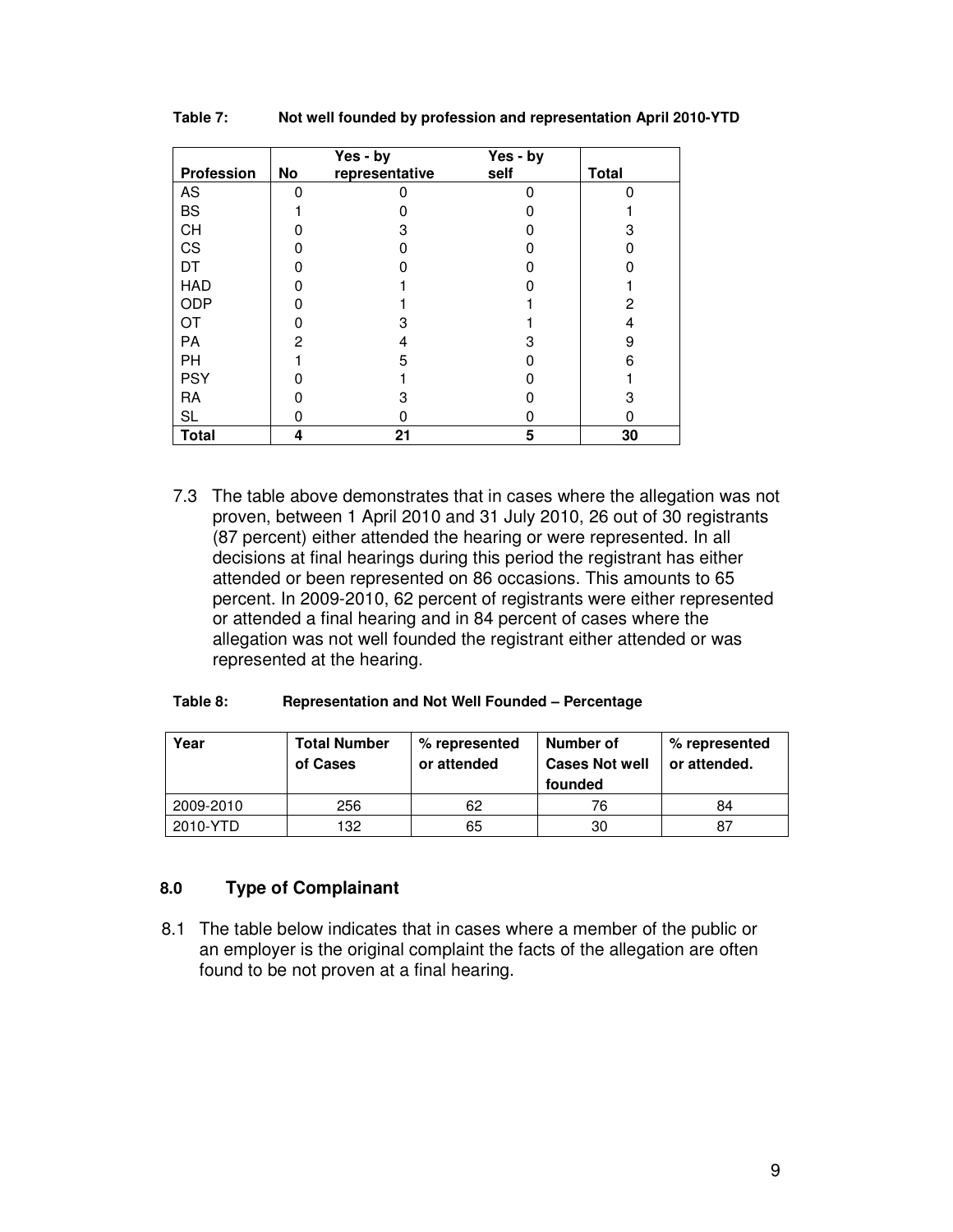|                                        | Complainant<br><b>Type</b> |                 |          |               |               |            |              |
|----------------------------------------|----------------------------|-----------------|----------|---------------|---------------|------------|--------------|
| <b>Element of</b><br><b>Allegation</b> | 22(6)                      | <b>Employer</b> | Other    | <b>Police</b> | <b>Public</b> | Registrant | <b>Total</b> |
| Not well found-facts                   |                            | 4               |          |               | 3             |            | 9            |
| Not well found-<br>grounds             |                            |                 | $\Omega$ | 0             |               | 3          | 5            |
| Not well found-<br>impairment          | ົ                          | 11              | 0        | 2             |               |            | 16           |
| <b>Total</b>                           |                            | 14              |          | ŋ             | 5             |            | 30           |

#### **Table 9: Not well founded and complainant type April 2010 - YTD**

- 8.2 This may indicate why there has been a level of dissatisfaction from members of the public and employers as to the outcome of some complaints. Work is currently being undertaken by the Executive to manage the expectations of those who complain and to increase understanding of what we mean by fitness to practise. This includes a general review of the relationship with employers, including numerous meetings with Ambulance Trusts in 2010. There has also been a review of the documentation used by complainants to make initial contact with the HPC, such as the complaint referral forms and information brochures on reporting concerns. Further information on all the work being done on this project is included in a separate paper to this Committee.
- 8.3 When a complaint originated from an employer a case is frequently not proven at the stage of impairment. In some cases this is because implementation strategies or retraining have been successfully completed by the registrant during the period of investigation by the Fitness to Practise Department. While this is not a problem in principal, the Executive recognises that it may be difficult in some circumstances to make an accurate assessment of a registrant's current fitness to practise if there have been excessive delays in the investigation of a complaint.
- 8.3 The requirement to progress cases expeditiously is contained in Article 32(4) of the Health Professions Order 2001. The Fitness to Practise department adheres to this by ensuring that all cases under investigation are reviewed and, if possible, progressed every two weeks. When a date for a final hearing has been set the Head of Adjudication will make a stringent analysis of any adjournment requests that are received. Such requests will only be successful where there is evidence to demonstrate that hearing the case on the scheduled date would result in clear prejudice on the registrant's part.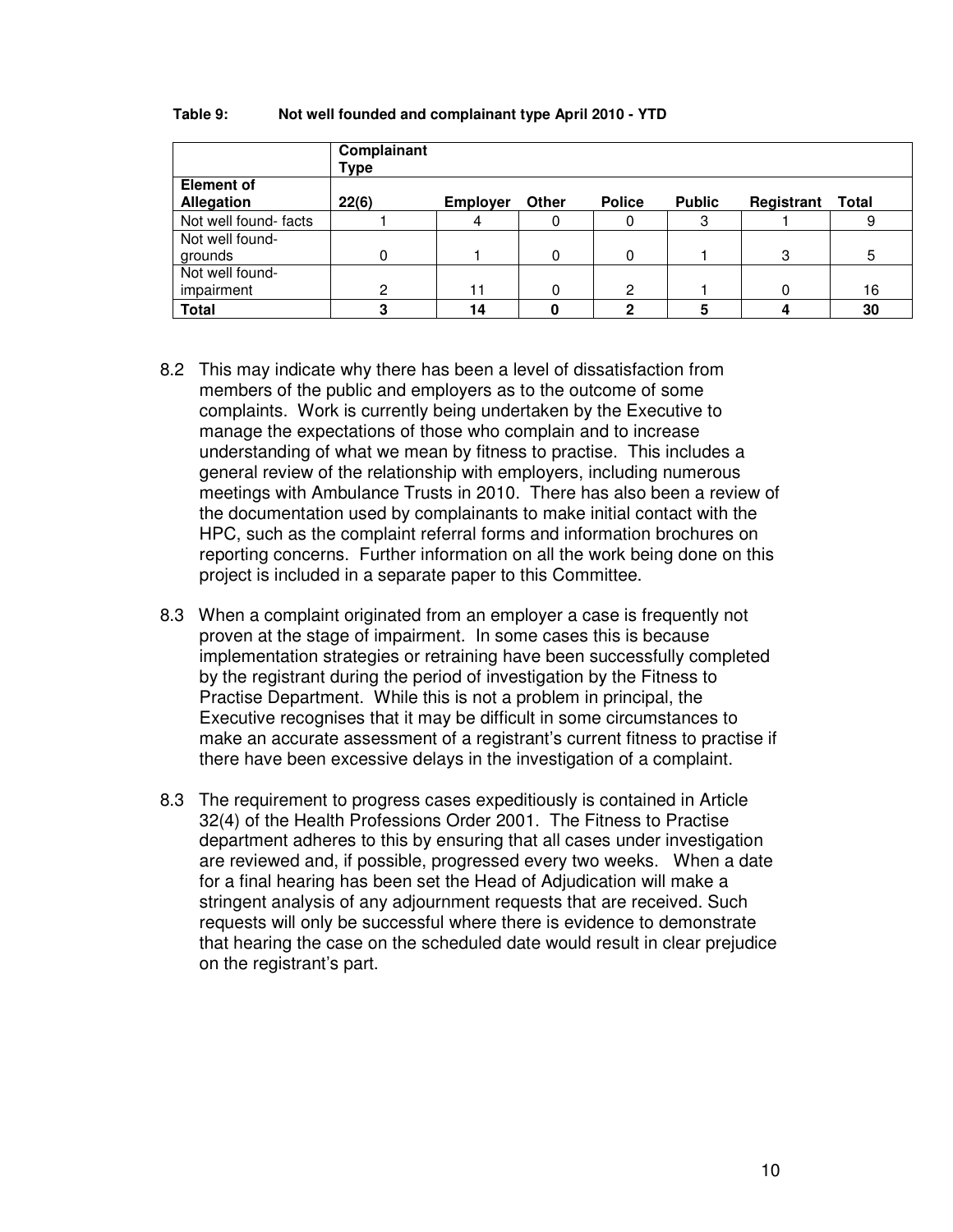## **9.0 Case to Answer decision making**

- 9.1 Of the 76 cases where a not well founded decision was made during 2009-2010, in all but eight cases the registrant provided representations to the Investigating Committee Panel at the 'case to answer' stage. Of the 30 cases where a not well founded decision was made between 01 April 2010 and 31<sup>st</sup> July 2010 representations were made by the registrant at the case to answer stage in all but 6 cases. This may suggest that representations provided by registrants do not adequately cover the issues at hand which are then fully reviewed at hearing.
- 9.2 It may also indicate that the 'realistic prospect test' has been misapplied on a number of occasions by the Investigating Committee Panel. There is a careful balance to strike between referring cases or not, particularly given that the evidence gathered as part of the Investigating Committee stage is not fully tested until the final hearing. It perhaps also indicates the need for further clinical or expert evidence to be sought in cases where there is a dispute in the evidence. Information on the work being done to address these matters is highlighted below and fully explored in a separate paper reviewing Investigating Committee Decisions, which is presented to this Committee.

## **10.0 Summary of work undertaken in 2010**

- 10.1 As stated earlier the Fitness to Practise Department is in the process of revising a number of standard procedures and documents in order to implement recommendations which should help to minimise the occurrence of not well found decisions at the hearings stage. A number of central developments have been touched upon in this paper and are summarised below;
- 10.2 The general process of referring cases to the Investigating Committee Panel has been reviewed and changes have now been implemented to ensure that the 'case to answer' test is being applied accurately and consistently. One central revision is the introduction of a more detailed case investigation form which directs panels to key evidence in the bundles they are provided with, in relation to each allegation. The layout and structure of ICP decision forms has also been revised and the requirement for Panels to identify 'learning points' in appropriate 'no case to answer' decisions has been introduced to improve the way we deal with complaints of this nature. A Case Manager will also now attend each meeting over the course of the day to ensure the process runs smoothly, provide assistance to colleagues presenting cases and ensure the Investigating Committee Panel is given consistent guidance. It is envisaged that each of these developments will help to